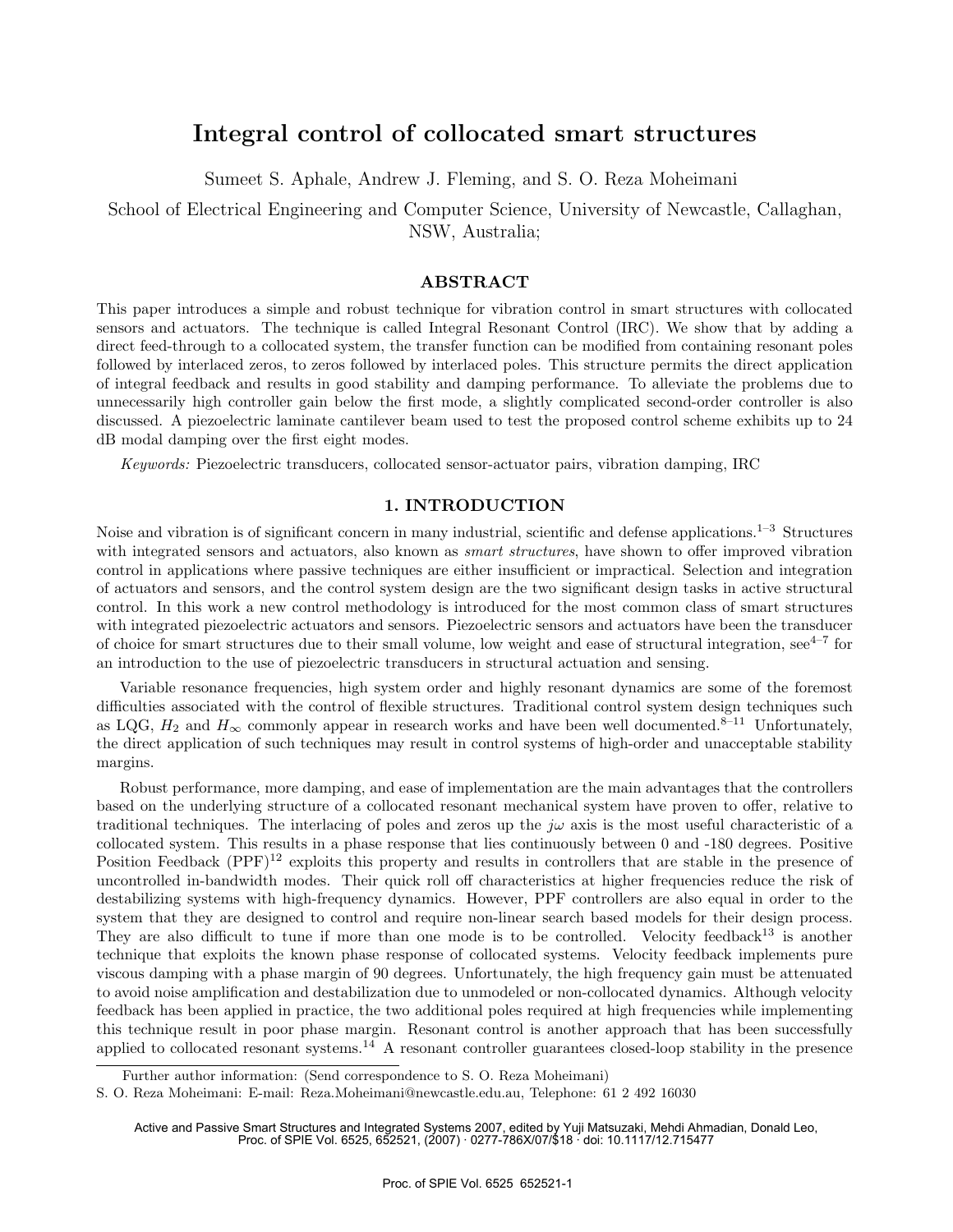

**Figure 1.** Picture of the cantilever beam.

of uncontrolled out-of-band modes of the structure but the high-pass nature of the controller, may not be suitable in certain applications.

This paper proposes a control design based on augmenting the feed-through of a collocated system; that is, to add a small portion of the actuator signal to the sensor signal. Section 3 shows that this procedure results in the addition of a pair of resonant system zeros at an arbitrary frequency. Choosing this frequency lower than the first mode results in a compound system with interlaced zeros then poles, rather than poles then zeros. The phase response of this system lies between 0 and -180 degrees. This property can be exploited through the use of direct integral feedback which results in a loop phase response that lies between -90 and +90 degrees, i.e., has a phase margin of 90 degrees and infinite gain margin. Integral Resonant Control, IRC, is shown to substantially damp multiple resonant modes.

The following section presents the objectives and scope of this work together with a description of the experimental apparatus. The characteristics of collocated systems, feed-though augmentation, and IRC design are then discussed in Section 3. Experimental results demonstrating up to 24 dB reduction over eight modes and conclusions follow in Sections 4 and 5.

# **2. OBJECTIVES**

The main objective of this work is to investigate the pole-zero interlacing exhibited by transfer functions of certain collocated resonant mechanical systems and use this property to damp the low-frequency resonant modes of the system. A mathematical proof for the pole-zero interlacing phenomenon in transfer functions of certain collocated resonant mechanical systems will be given. It will be shown that by adding a specific feed-through term to this transfer function, the implementation of simple second-order controllers that damp vibrations over multiple lowfrequency resonant modes is possible. The appropriate feed-through term is identified in a parametric form. A cantilever beam is a typical example of a resonant mechanical system and is susceptible to high amplitude vibrations when disturbed. The proposed algorithm will be experimentally validated on a cantilever beam.

#### **2.1. Experimental setup**

The experimental setup used in this work is shown Figure 1. This cantilever beam has three pairs of collocated piezoelectric patches attached to it of which, one collocated pair is used for actuation and sensing, one collocated pair is shorted and of the third collocated pair, one patch is shorted and the other is used as an independent disturbance source. Note that the shorted piezoelectric patches have no effect on the open- or closed-loop beam dynamics whatsoever.

Figure 2 shows the resultant two-input two-output cantilever beam system, where the inputs are the control voltage applied to the collocated actuator patch  $(u)$  and the disturbance generated by the third (non-collocated) piezo-patch  $(w)$  and the outputs are the collocated sensor voltage  $(y)$  and the tip displacement  $(z)$ . A Polytec scanning laser vibrometer (PSV-300) was used to measure the frequency response function (FRF). The measured FRF  $G_{ij}(\mathbf{j}\omega)$  is a  $2\times 2$  matrix where each element  $G_{ij}(\mathbf{j}\omega)$ ,  $i, j = 1$  and 2, corresponds to a particular combination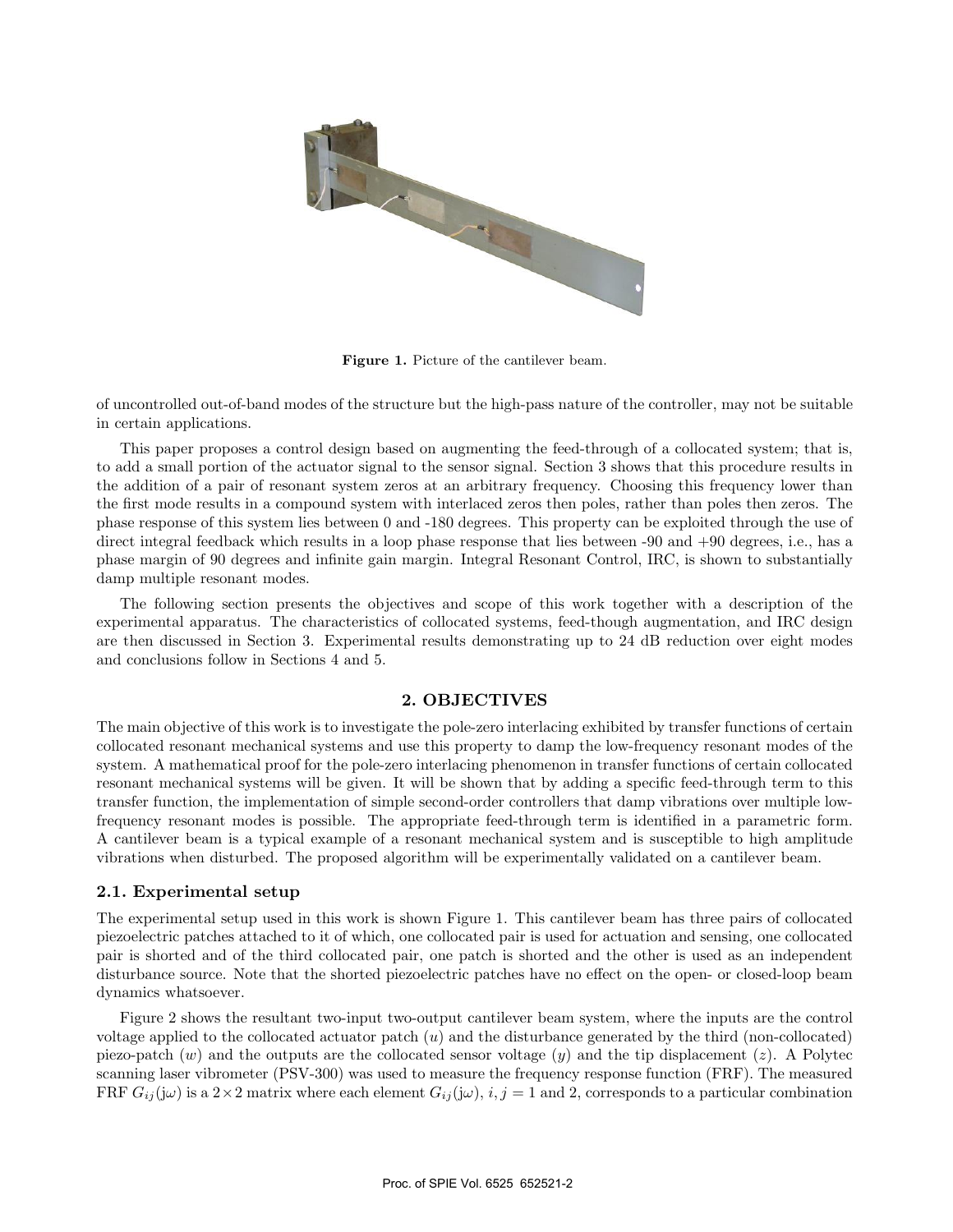

**Figure 2.** Schematic diagram of the control strategy showing the inputs and outputs.



**Figure 3.** Magnitude response in dB of the measured  $(-)$  and modeled  $(-)$  system.

of the input and output (for example  $G_{yw}(j\omega) = y(j\omega)/w(j\omega)$  when  $u = 0$ ). These FRFs are determined by applying a sinusoidal chirp (from  $5 - 250$  Hz) as input  $(w \text{ and } u)$  to the corresponding piezoelectric actuator and measuring the output signals  $(y \text{ and } z)$ . The frequency range is chosen such that it captures the first three resonant modes of the cantilever beam.

# **3. CONTROLLER DESIGN**

An accurate system model is required for the purpose of analysis and control design, that was procured using a subspace based modeling technique.<sup>15</sup> The magnitude and phase responses of the model and experimental system are shown in Figures 3 and 4. As can be seen, the obtained model captures the dynamics of the system accurately.

# **3.1. Properties of collocated transfer functions**

Many interesting properties are displayed by the trasnfer function associated with a single collocated actuator/sensor.16, 17 The property of interest on which this work is based is the interlacing of resonant poles and zeros. As a result, the phase of a collocated transfer function lies between 0◦ and −180◦. The system transfer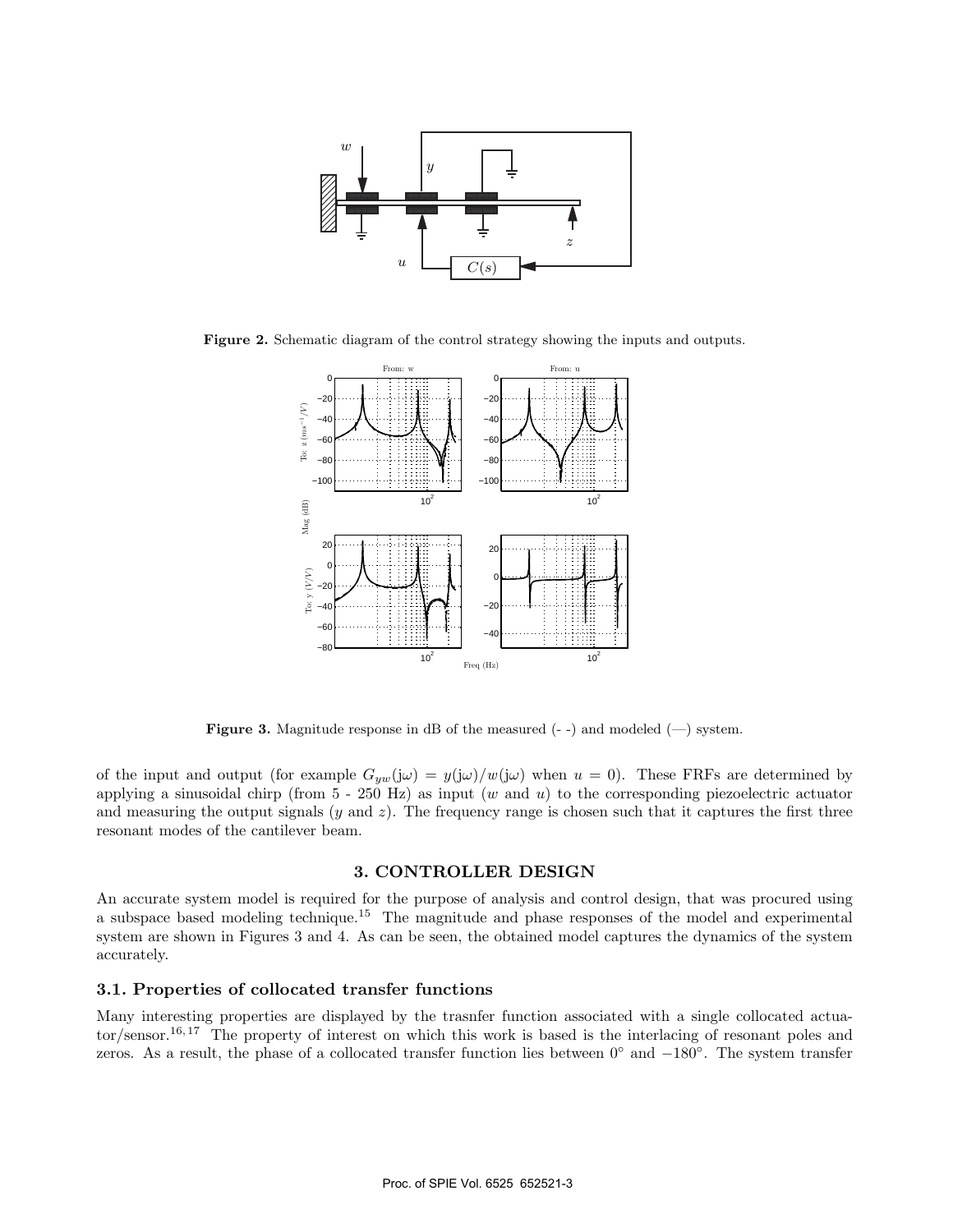

**Figure 4.** Phase response of the measured  $(-)$  and modeled  $(-)$  system.

function can be represented as the sum of many second order blocks and can be written as

$$
G(s) = \sum_{i=1}^{M} \frac{\alpha_i}{s^2 + 2\zeta_i \omega_i s + \omega_i^2}
$$
 (1)

where  $\alpha_i > 0$   $\forall i$  and  $M \to \infty$ .<sup>18</sup> For all practical applications a very large but finite M represents the number of modes that sufficiently describe the elastic properties of the structure under excitation. It is common practice to identify a bandwidth of interest and control resonant modes that lie within that bandwidth. In such scenarios, the first  $N < M$  (in-band) modes are controlled while the remaining  $N + 1$  and above (out-band) modes are left uncontrolled. A truncated model of the system that includes only those modes which are to be controlled is used. Significant errors are introduced as a result of this truncation, as the in-bandwidth zeros of the system are highly dependent on the out-of-bandwidth poles. Hence, when the model is truncated, the in-bandwidth zero dynamics are significantly perturbed. To account for these perturbations an appropriate feed-through term is added to the truncated system model. It has been shown that a constant feed-through is sufficient to model the effect of high frequency modes on low frequency zeros.<sup>19</sup> The truncated system can be written as,

$$
\tilde{G}(s) = \sum_{i=1}^{N} \frac{\alpha_i}{s^2 + 2\zeta_i \omega_i s + \omega_i^2} + D
$$
\n(2)

such that  $D \in \mathbb{R}$ . Note that the collocated beam transfer function  $G_{yu}(s)$  is of the form (2).

#### **3.2. Pole-zero interlacing and feed-through**

A mathematical derivation and explaination of the interlacing pole-zero pattern exhibited by the collocated transfer function  $G_{yu}(s)$  will be given in this section. The choice of a particulat feed-through D, and its effect, will also be elaborated. For the sake of brevity, zero damping is assumed  $(\zeta = 0)$ . However, the results can easily be extended to systems with damping. The first theorem shows that a system obtained by adding N second order sections of the form  $\frac{\alpha_i}{s^2+\omega_i^2}$  has N pairs or complex conjugate poles and N − 1 pairs of complex conjugate zeros such that between every two poles, there is a zero. The next theorem shows that for a system obtained by adding N second order sections of the form  $\frac{\alpha_i}{s^2 + \omega_i^2}$ , the addition of a feed-through term  $D \in \mathbb{R}$  can introduce a pair of complex conjugate zeros. Their proofs will appear in the full (Journal) version of this paper.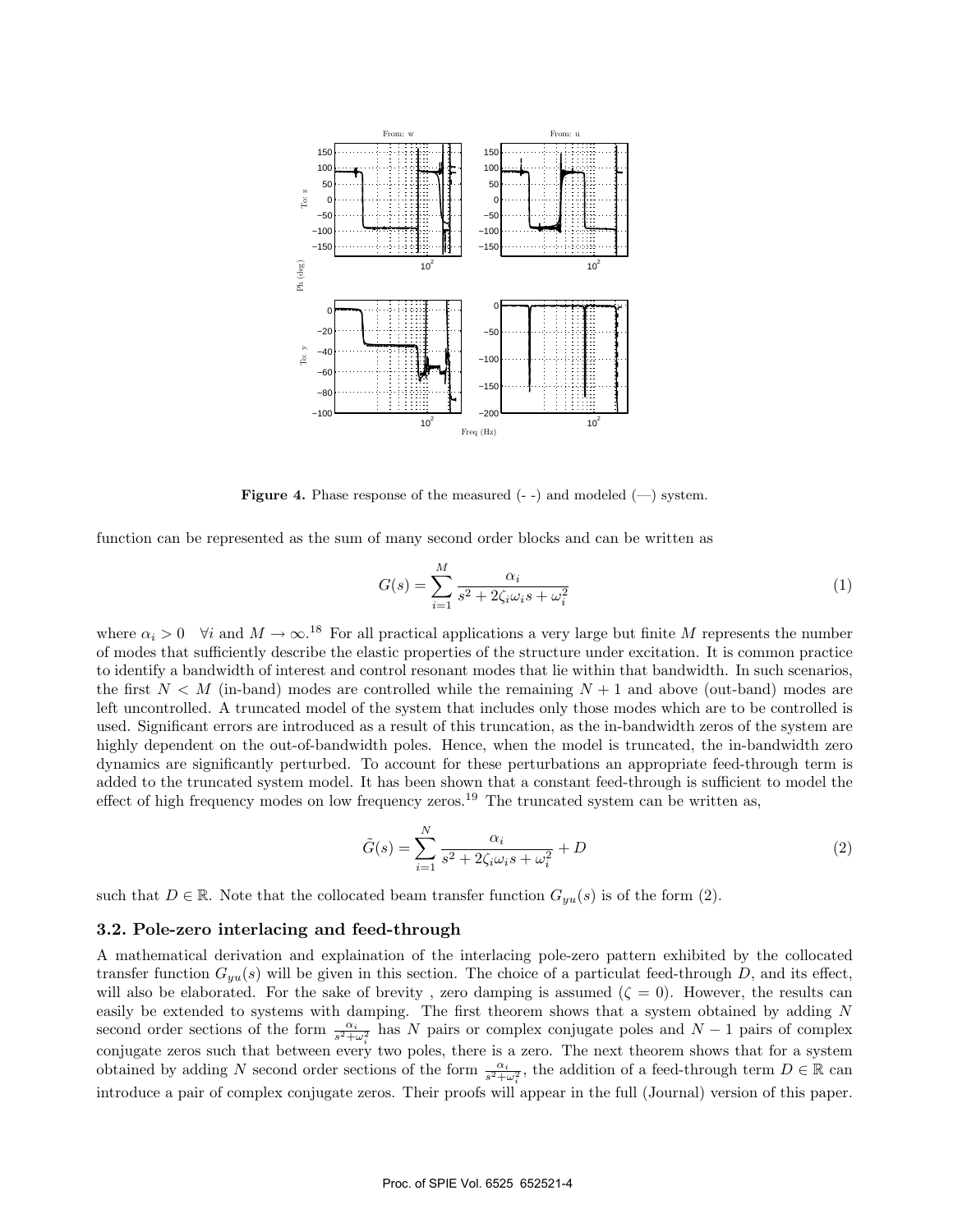

**Figure 5.** Poles (x) and Zeros (o) of the collocated transfer function, before and after the addition of the feed-through term (D).

THEOREM 3.1. Let  $G(s) = \sum_{i=1}^{N} \frac{\alpha_i}{s^2 + \omega_i^2}$  such that  $\alpha_i > 0$  for  $i = 1, 2, 3, \cdots$  and  $\omega_1 < \omega_2 < \cdots < \omega_N$ . Then, *between every two consecutive poles of* G(s) *there exists a zero.*

THEOREM 3.2. Let 
$$
G(s) = \sum_{i=1}^{N} \frac{\alpha_i}{s^2 + \omega_i^2}
$$
 such that  $\alpha_i > 0$   $\forall i$  and  $\omega_1 < \omega_2 < \cdots < \omega_N$ . If  $\tilde{G}(s) = G(s) + D$  where  $D \in \mathbb{R}$  and  $\tilde{G}(j\omega_z) = 0$  such that  $\omega_z$  is not a zero of  $G(s)$  then,  $\tilde{G}(s)$  can be written as  $\tilde{G}(s) = (s^2 + \omega_z^2) \sum_{i=1}^{N} \frac{\beta_i}{s^2 + \omega_i^2}$ .

Figure 5 shows a typical pole-zero plot of the collocated transfer function, before and after addition of the feed-through term D. Note that the pole locations remain the same even after adding the feed-through term. The collocated transfer function of the cantilever beam used in the experiments is:

$$
G_{yu}(s) = \frac{225}{s^2 + 0.3854s + 6035} + \frac{8971}{s^2 + 1.49s + 217100} + \frac{90960}{s^2 + 3.573s + 1.697 \times 10^6} + 0.7456.
$$

This fixed structure form can be obtained approximately by using the *residue* function in MATLAB from the identified collocated model  $G_{uu}(s)$  in Figures 3 and 4. Due to the fully parameterized nature of the identified model, the residuals of each second order section will also contain a small 's' term that can be neglected. Note that in this case,  $G_{yu}(s) \equiv G(s)$  (defined in Theorem 3.2), where

$$
G(s) = \frac{225}{s^2 + 0.3854s + 6035} + \frac{8971}{s^2 + 1.49s + 217100} + \frac{90960}{s^2 + 3.573s + 1.697 \times 10^6}
$$
, and

$$
D_1 = 0.7456.
$$

The first resonant mode occurs at 12.33 Hz. Theorem 3.2 is used to find an arbitrary feed-through term  $D_2 = -0.1372$  that places a zero at 4.1858Hz (< 12.33 Hz). Thus, to account for  $D_1$  and  $D_2$ , a feed-through term of  $D_f = (-0.1372 - 0.7456) = -0.8828$ , was added to  $G_{yu}(s)$ .

As Theorem 3.2 explains, the addition of a low-frequency zero results in a phase inversion at DC relative to the original transfer function. The magnitude and phase response of the collocated open-loop and modified transfer functions,  $G_{yu}(s)$  and  $(G_{yu}(s)+D_f)$  respectively, are plotted in Figure 7. It is observed is that the phase of the modified transfer function lies between 0 and -180 degrees; thus, a negative integral controller  $(C(s) = \frac{-1}{s})$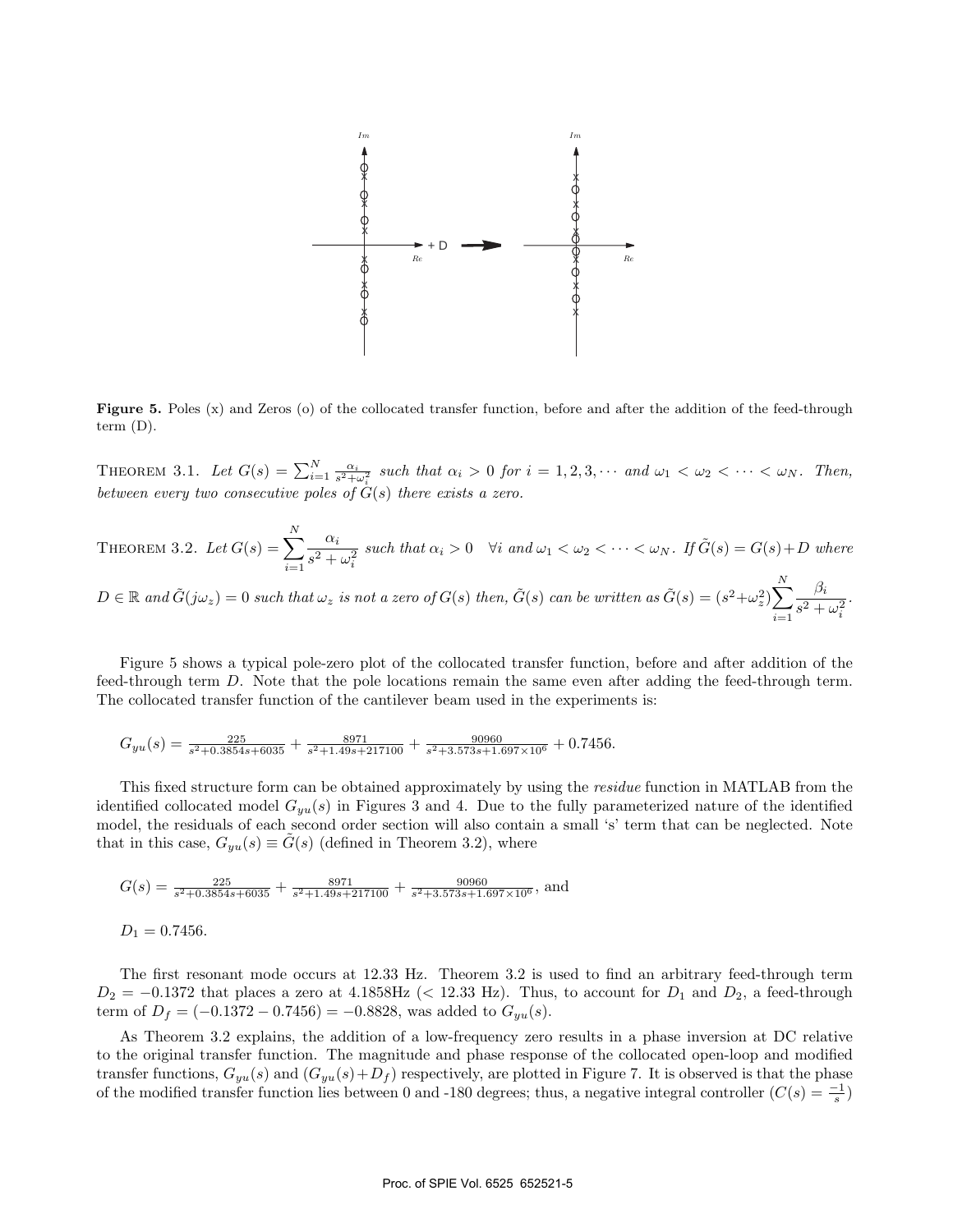

**Figure 6.** Schematic diagram of the implemented control strategy.



**Figure 7.** Open-loop collocated beam transfer function  $G_{yu}(s)$  (-) and modified transfer function  $(G_{yu}(s) + D_f)$  (--).

in negative feedback, which adds a constant phase *lead* of 90 degrees will yield a loop transfer function whose phase response lies between +90 and -90 degrees, that is, the closed-loop system has a highly desirable phase margin of 90 degrees. In the following section, a simple integral controller, a lossy integral controller and a simple second-order band-pass filter type controller are discusses. A gain selection technique based on the root-locus plot is presented in Subsection 3.4.

# **3.3. Integral Resonant Control**

The block diagram of the proposed Integral Resonant Control, IRC, scheme is shown in Figure 6. In the following discussion, three suitable controllers - direct integral control, its lossy variant and a simple band-pass filter type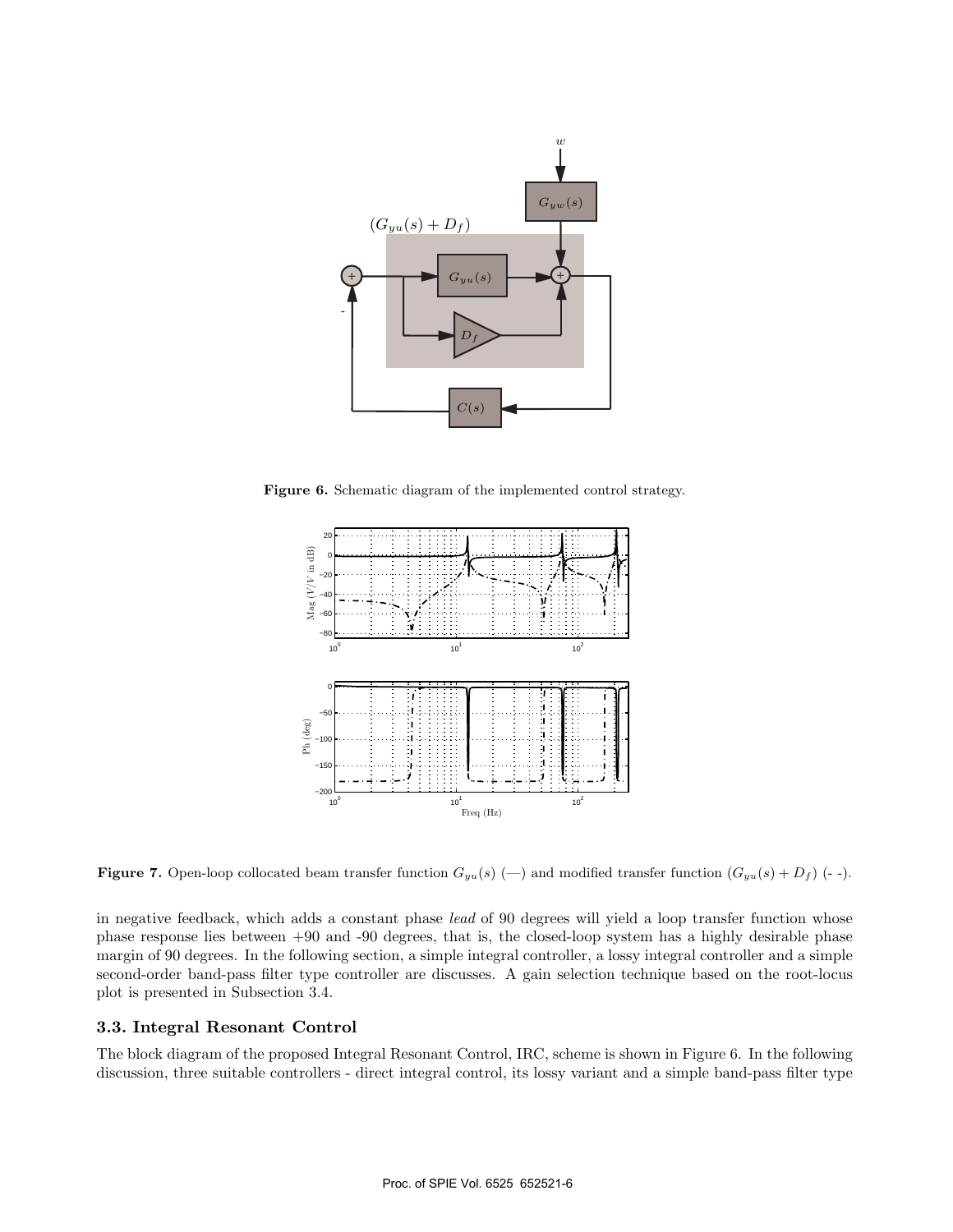

**Figure 8.** Typical bode plots of the three possible controllers assuming  $\gamma = 1$ 

controller - are introduced and evaluated for performance and robustness. The frequency response of each controller is plotted in Figure 8. Selection of the controller gain  $\gamma > 0$ , will be discussed in Subsection 3.4.

- **Simple Integrator**  $C(s) = \frac{-\gamma}{s}$ : Integral control has been extensively researched and documented.<sup>17</sup> The main drawback in its application is the unnecessarily high gain imposed at low frequencies. This high control input at low frequencies may lead to actuator saturation.
- Lossy integrator  $C(s) = \frac{-\gamma}{s+p_1}$ : This controller has reduced gain at low frequencies. To effectively reduce low-frequency gain, it is necessary to select  $p_1$  close to the first structural resonance frequency. The penalty associated with its implementation is of slightly reduced closed-loop phase margin.
- **Band-pass filter**  $C(s) = \frac{-\gamma s}{(s+p_1)(s+p_1)}$ : To ensure the controller response rolls-off at low-frequencies, a controller with two poles at  $p_1$  rad.s<sup>-1</sup> and a zero at 0 rad.s<sup>-1</sup> is suitable. The resulting closed-loop phase margin is inferior to that exhibited by the two previous controllers but the gain attenuation is greater. The phase margin can be further improved by implementing  $C(s) = \frac{-\gamma s}{(s+p_1)(s+p_2)}$  where  $p_2 < p_1$ .

# **3.4. Gain selection**

The gain of the IRC,  $\gamma$ , can be determined by analyzing the loop gain. A root-locus plot depicts the trajectories traveled by the poles with respect to increase in the system gain, see Figure 9. It is found that by increasing the controller gain, the poles follow a curve and finally reach the zeros they are paired with. This plot also reveals the damping of each pole along the trajectory. As the gain increases, the poles initially move away from the imaginary axis and the damping increases until it reaches a maximum point. Further increases in gain drag the pole closer to the imaginary axis and reduce the damping. Finally the pole is placed at the same position as its paired zero. At this position, the improvement in damping is negligible.

Thus, the gain of the controller can be chosen such that maximal damping performance is achieved at the in-band resonant modes that lie within the bandwidth of interest. To achieve maximum damping of higher frequency modes, higher gains are required. This high gain may place the low frequency poles close to the imaginary axis (with no significant increase in damping) and thus low frequency modes are not attenuated. As we are considering a cantilever beam with dominant low frequency dynamics (with the first resonant mode at 12.33 Hz), a gain is chosen that provides optimal damping of the first three structural modes. For the system used in our experiments, the required gain was found to be  $\gamma = 550$ .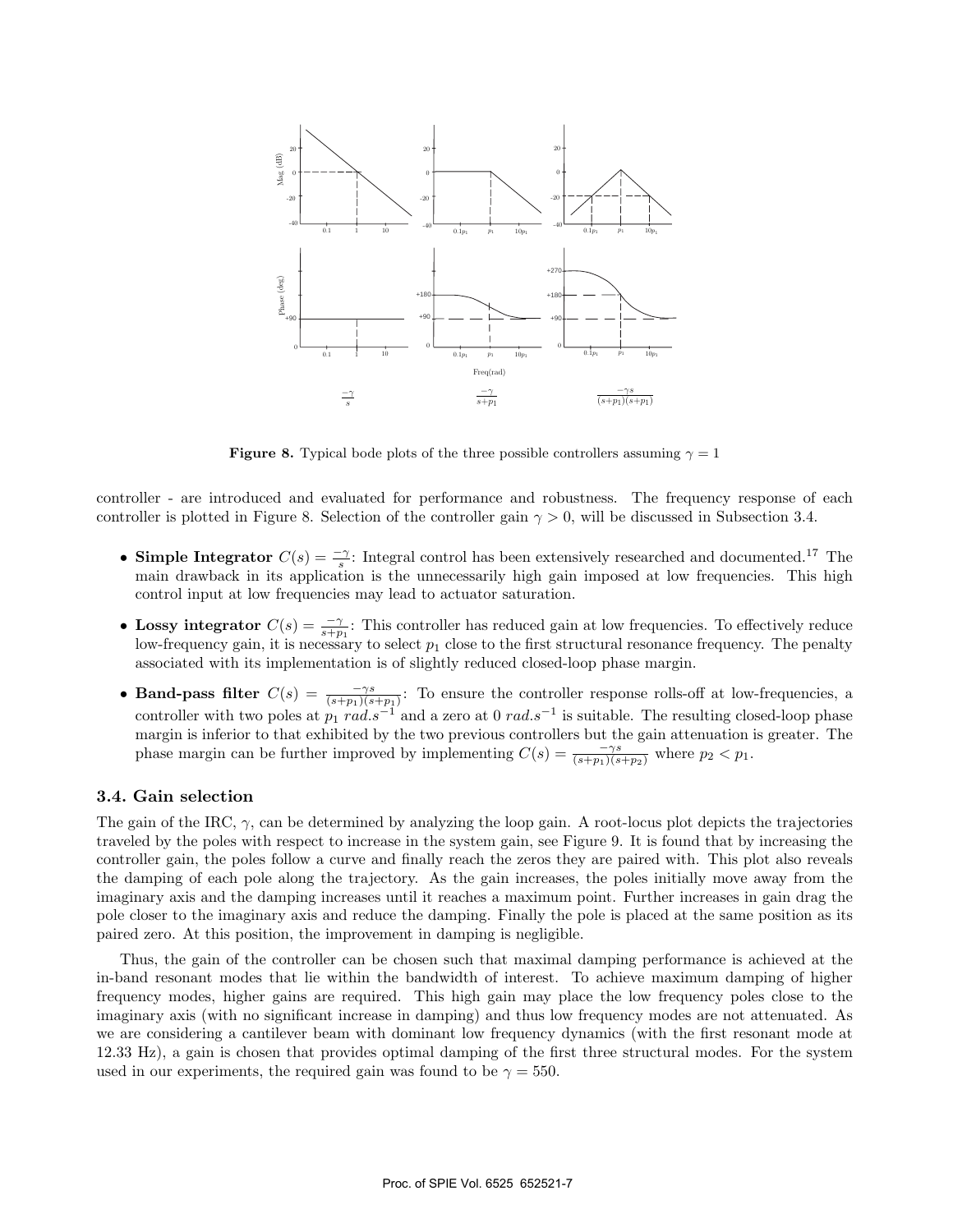

**Figure 9.** Root-Locus plot showing the trajectories of the poles due to change in system gain.

### **3.5. Summary**

The IRC controller design process can be summarized in the following steps:

- **Step 1:** Measure the open- loop frequency response of the system and preferably obtain a model for the system as described in subsection 3.1.
- **Step 2:** Use results in Subsection 3.2. Determine the required feed-through term that adds a zero at a frequency lower than the first resonant mode of the system.
- **Step 3:** Design a controller of the form  $C(s) = \frac{-\gamma s}{(s+p_1)(s+p_1)}$  by choosing  $p_1$  to be approximately a decade lower in frequency than the first mode, see subsection 3.3.
- **Step 4:** By plotting the root-locus, select a suitable gain which results in peak attenuation at resonant frequencies lying in the band of interest, see subsection 3.4.
- **Step 5:** Implement IRC using either an analog or digital transfer function. Measure the open- and closed-loop frequency responses and check that they agree with the simulated results as shown in Section 4.

# **4. EXPERIMENTAL RESULTS**

The controller was implemented digitally using a dSPACE rapid prototyping system with a sampling frequency of 20 KHz. The continuous transfer function of the controller is given by  $C(s) = \frac{-550s}{(s+0.3(2\pi))(s+0.3(2\pi))}$ . For a digital implementation, this was converted to a discrete transfer function using the zero order hold approximation. A time advance of one sample was incorporated into the control loop to account for the system delay. This is achieved by multiplying the transfer function of the controller by the forward shift operator  $z$ . This is possible because  $C(z)$  is strictly proper and has a relative degree of 1. Frequency responses are measured from the input disturbance w to the output tip displacement z of the cantilever beam, denoted by  $G_{zw}$ . Simulated open- and closed-loop frequency responses are shown in Figure 10 (a). Measured open- and closed-loop frequency responses are shown in Figure 10 (b). The first three modes are attenuated by 22 dB, 24 dB and 21 dB respectively.

Open- and closed-loop frequency responses are measured for a band of frequencies from 0 Hz to 2.5 KHz, to evaluate the controller performance, see Figure 11. This band captures the first eight resonant modes of the cantilever beam. Table 1 shows the attenuation achieved for the first eight modes. The minimal attenuation of the fourth mode is due to the position of the collocated patches.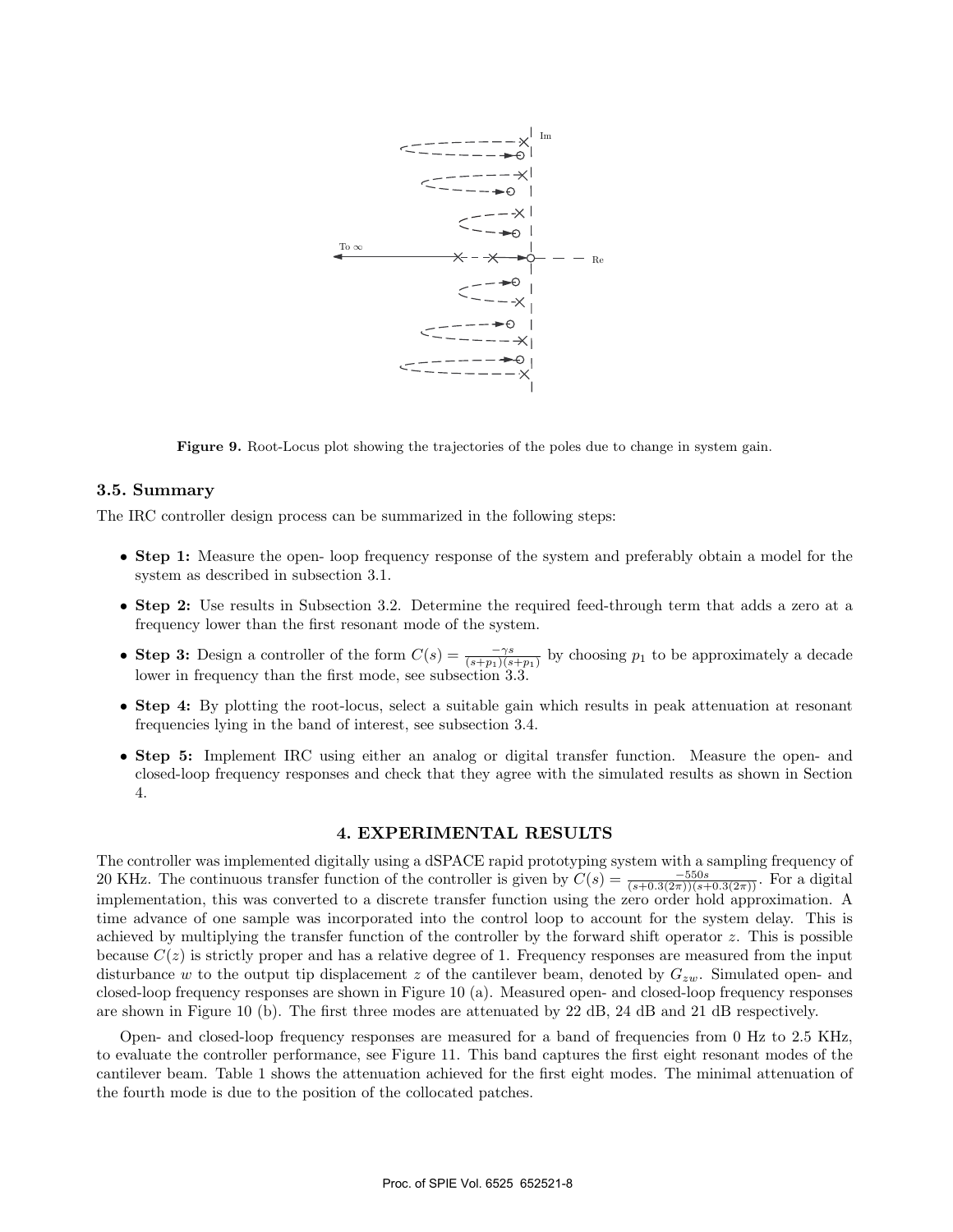

**Figure 10.** Simulated (a) and experimental (b) open-loop (--) and closed-loop (-) responses of the cantilever beam measured from disturbance input  $w$  to the tip displacement  $z$ .



Figure 11. Open- (- -) and closed-loop (-) system response for the first eight modes of the cantilever beam measured from disturbance input  $w$  to the tip displacement  $z$ .

The robustness in performance of the IRC to variations in resonance frequencies is evaluated by first loading the cantilever beam with a mass and then recording its open- and closed-loop responses. The addition of mass changes the resonance frequencies and is equivalent to adding uncertainty. It is seen that even though the addition of mass shifts the resonant modes by as much as ten percent, there is minimal performance degradation. All of the eight modes show significant damping even with the mass present, see Figure 12. Table 2 documents the damping achieved on the loaded beam for the first eight modes.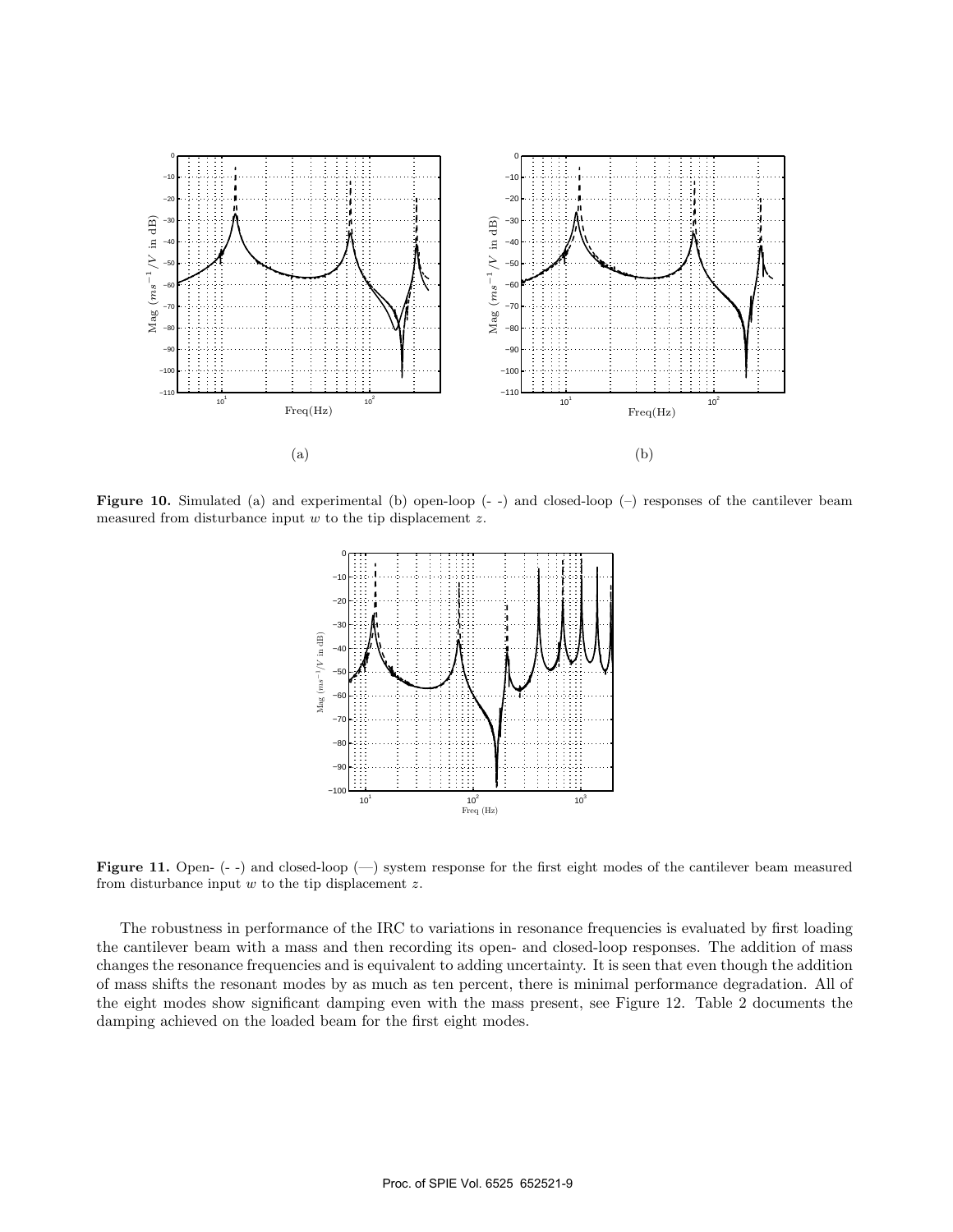| <b>Table 1.</b> Damping for the first eight modes of the cantilever beam |       |       |        |        |        |         |         |         |  |  |  |
|--------------------------------------------------------------------------|-------|-------|--------|--------|--------|---------|---------|---------|--|--|--|
| Mode Number                                                              |       |       |        |        |        |         |         |         |  |  |  |
| Frequency(Hz)                                                            | 12.33 | 74.25 | 207.48 | 408.75 | 682.32 | 1020.85 | 1427.23 | 1914.01 |  |  |  |
| Attenuation (dB)                                                         | 22    |       |        |        |        |         |         |         |  |  |  |



Figure 12. Open- (- -) and closed-loop (-) system response for the additional mass-loaded cantilever beam measured from disturbance input  $w$  to the tip displacement  $z$ .

### **5. CONCLUSIONS**

The pole-zero structure found in the transfer functions of collocated smart structures is mathematically formulated. It is shown that adding a feed-through term to this system introduces a new pair of resonant zeros. A parametrized structure of the feed-through term in terms of frequencies at which it adds the resonant zeros is given. The phase response of the transfer functions of collocated smart structures show that by adding a pair of zeros at a frequency below the first resonant mode, a simple first- or second-order controller can provide good damping performance and stability margins. Three controllers motivated by the integral controller, are discussed for their performance benifits and drawbacks. The so-called Integral Resonant Control scheme, IRC, implemented on a cantilever beam is shown to damp the first eight resonant modes by up to 24 dB even under resonance frequency uncertainties.

### **6. ACKNOWLEDGMENT**

This research was supported by the Australian Research Council and the ARC Center for Complex Dynamic Systems and Control.

# **REFERENCES**

- 1. S. Salapaka, A. Sebastian, J. P. Clevland, and M. V. Salapaka, "Design identification and control of a fast nanopositioning device," in *Proc. American Control Conference*, pp. 1966 – 1971, May 2002.
- 2. L. Vaillon and C. Philippe, "Passive and active microvibration control for very high pointing accuracy space systems.," *Smart Materials and Structures* **8**, pp. 719–728, December 1999.
- 3. S. Wu, T. L. Turner, and S. A. Rizzi, "Piezoelectric shunt vibration damping of an F-15 panel under highacoustic excitation," in *Proc. SPIE Smart Structures and Materials: Damping and Isolation*, **3989**, pp. 276  $-287, 2000.$